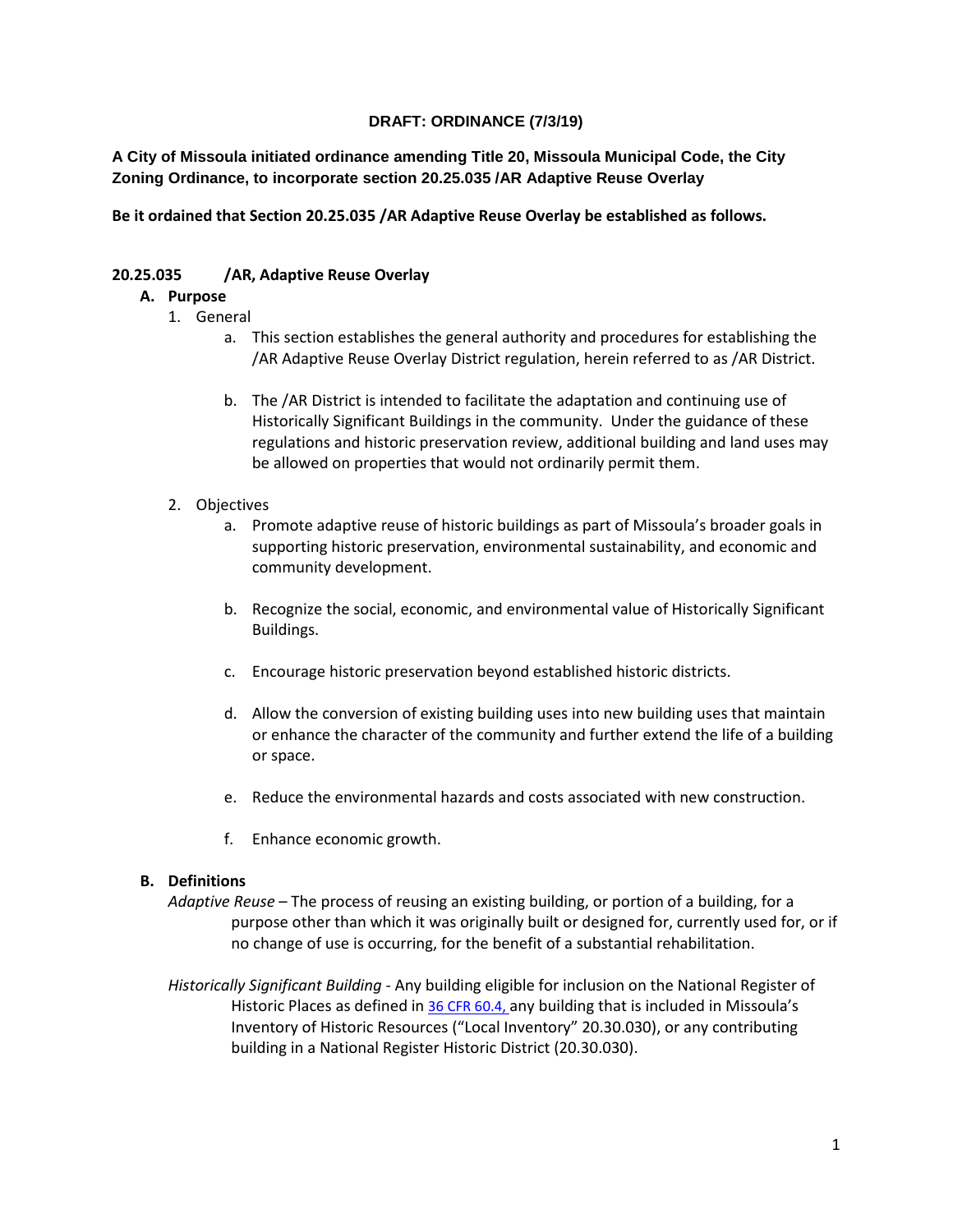# **C. Selection Criteria**

- 1. The /AR District may only be applied to a parcel that contains an existing building which meets the definition of Historically Significant Building, and must be for an adaptive reuse purpose (Section 20.25.035.B).
- 2. The Historic Preservation Commission and the historic preservation officer will determine whether a project qualifies for the /AR District. Determination of eligibility for the /AR District shall be made using Section 20.30.040 (Designation Criteria for an Historic Resource).
- 3. The associated project must be in conformance with 20.25.035.A.2.

# **D. Establishment of District**

- 1. /AR Districts are established in accordance with the zoning amendment procedures of 20.85.040, in addition to Review Criteria found in this section.
- 2. An application to establish an /AR District may be initiated only by the property owner or the property owner's designee.

# **E. Review Criteria**

- 1. Requirements will vary from one context to another and will be assessed on a district-bydistrict basis. Each /AR District is unique and shall be reviewed as it relates to public health, safety and general welfare as well as its contribution to the preservation of historic buildings.
- 2. Impacts to the surrounding area will be evaluated and shall include, but not be limited to, light, traffic, parking, landscape and buffering, operating hours, neighborhood character and generally as to whether the proposed overlay district is contextually appropriate.
- 3. Applicants must demonstrate a commitment to the preservation, maintenance and general welfare of the historic building.

# **F. Review Authority and Procedure**

- 1. In establishing an /AR District, the City Council is authorized to adopt district-specific development and design standards to guide redevelopment within the subject /AR District.
- 2. When redevelopment standards have been approved, each application for additional modification or alteration of an existin[g building](https://www.municode.com/) within the designated /AR District must comply with those standards.
	- a. If a proposed modification is beyond the parameters of the approved redevelopment standards, the applicant must get further approval from the City Council.
- 3. The recommendation to establish an /AR District must be accompanied by a report containing at a minimum, the following information: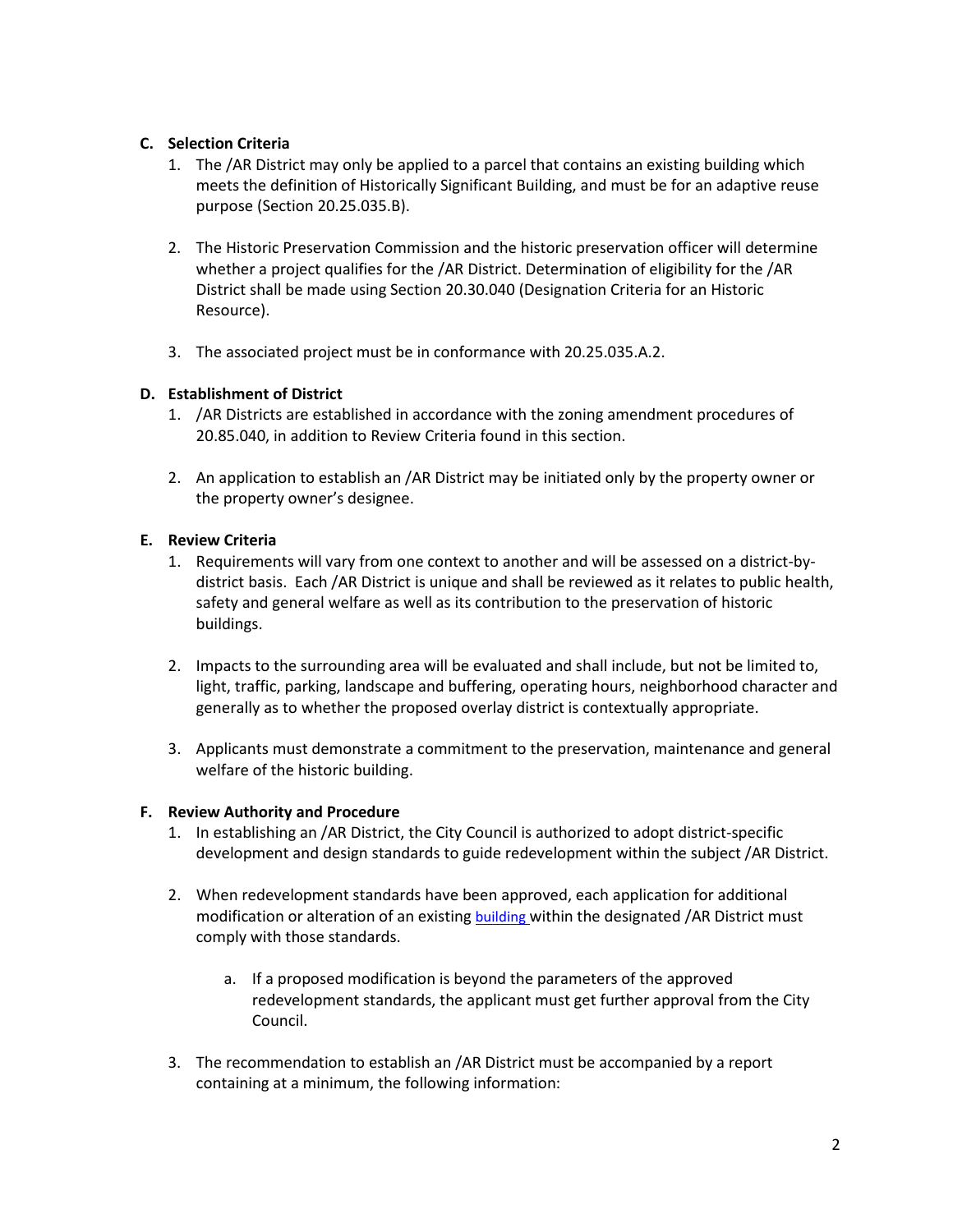- a. A description of proposed use;
- b. A site plan showing the recommended boundaries of the /AR District, to include exhibits of existing conditions and proposed conditions;
- c. An explanation of how the area meets the selection criteria of 20.25.035.C;
- d. Any recommended district-specific development and design standards applicable to redevelopment within the district;
- e. An explanation of the planning and zoning implications related to the /AR designation of the proposed parcel and application of the district-specific development and design standards; and
- f. Documentation that the HPC and/or HPO have deemed the property a Historically Significant Building qualifying for an /AR District.

## **G. Applicability**

The standards of this section applies to all /AR Districts.

- 1. Proposed /AR Districts:
	- a. Will not be required to amend the existing underlying land use designation or existing base zoning district.
	- b. Shall be contingent upon the designation of the building as being Historically Significant.
- 2. Once an /AR District is created:
	- a. Buildings within an /AR District shall be subject to the Historic Preservation Permit process outlined in Section 20.85.085, and will be added to Missoula's Inventory of Historic Resources ("Local Inventory").
	- b. Once an /AR District is approved, the associated adaptive reuse project must be initiated within three years of approval.
	- c. If after approval, future proposals involve removal of or significant alteration to the historic resource, or the property loses its status as a Historically Significant Building, all provisions of approval are void, and regulations applicable to the property revert to those governing the underlying zoning district.
	- d. Any alteration or expansion to a project within an /AR District shall be subject to Section 20.85.085.
- 3. All or any portion of a Historically Significant Building may be converted for the purpose of the /AR District.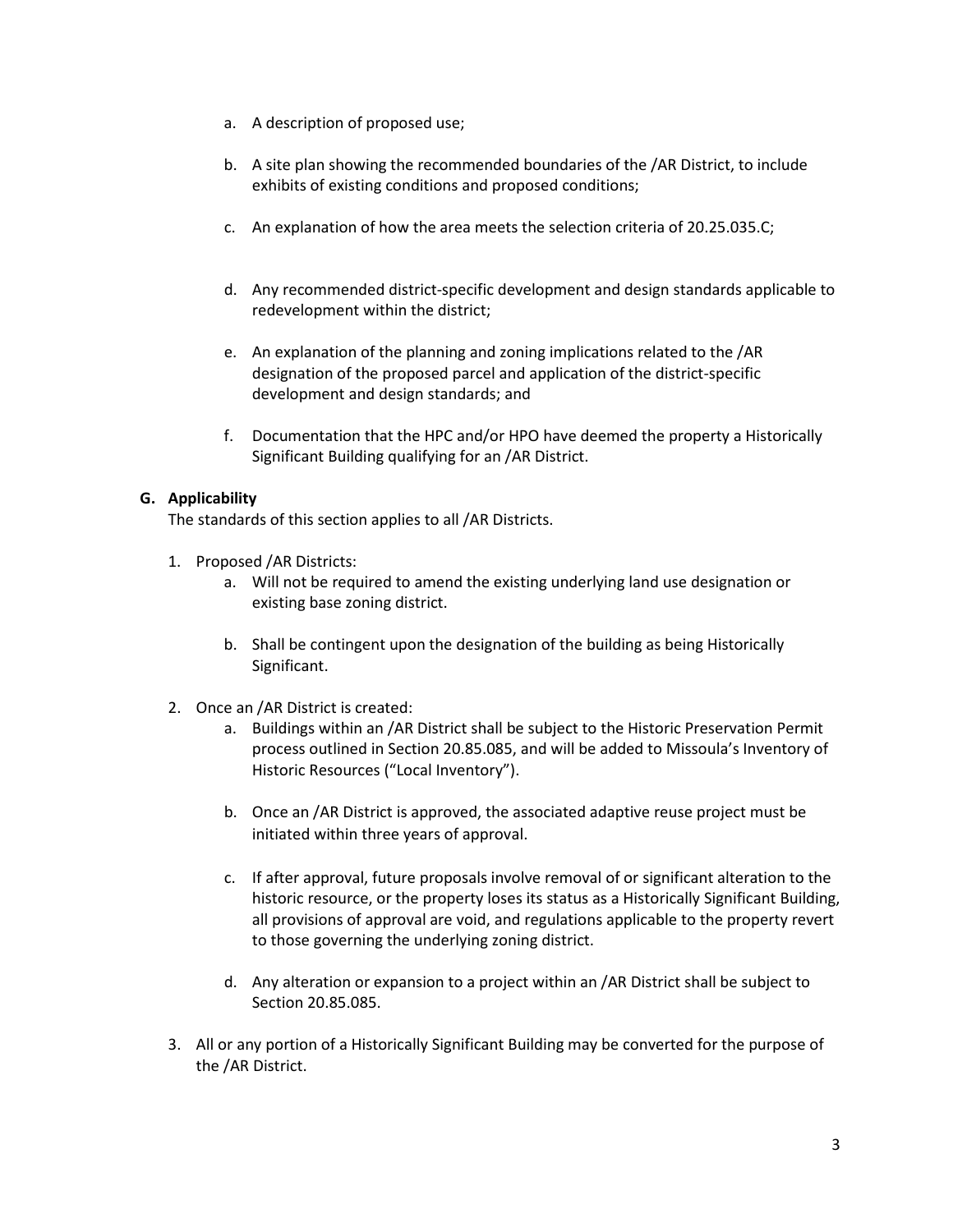### H. **Standards**

Projects in an /AR District are subject to all applicable standards of this zoning ordinance, unless otherwise stated.

- 1. The City Council may grant, modify or deny some or all of the standards set forth below as part of the /AR District:
	- a. Uses

A list of uses to be allowed in a /AR District must be approved as part of the /AR District approval process. Regardless of the underlying zoning, the City Council may approve a mix of use types within an /AR District as a means of accommodating the reuse of any qualified building. However, new uses that emit noxious odors or excessive noise shall not be permitted, unless the applicant demonstrates the use will not negatively affect nearby residences.

b. Density

The /AR District may exceed the maximum density established by the underlying zoning district for the parcel, so long as the added density is allowable by building code.

c. Expedited Review

Projects within an /AR District shall receive expedited review throughout the City's plan review process.

d. Monetary Fees

Administrative fees associated with the adoption of an /AR District will be reduced by half.

e. Fire Code

Projects within an /AR District shall comply with the provisions set forth under Historic Buildings in the adopted Fire Code and those provisions of NFPA 914, Code for Fire Protection of Historic Structures.

- (1) Whenever there are practical difficulties involved in carrying out the provisions of the adopted Fire Code, the fire code official shall have the authority to grant modifications for individual cases. The fire code official shall find that individual circumstances exist that make following the strict letter of the Fire Code impractical, the proposed modification complies with the intent and purpose of the Fire Code, and that such modification does not lessen health, life and fire safety requirements.
- 2. Additional standards
	- a. Building Code

Projects within an /AR District may qualify for alternative building code compliance subject to Section 3409 of the International Building Code. Proposed projects must be able to demonstrate an alternative means or method of protecting public health, safety, and welfare.